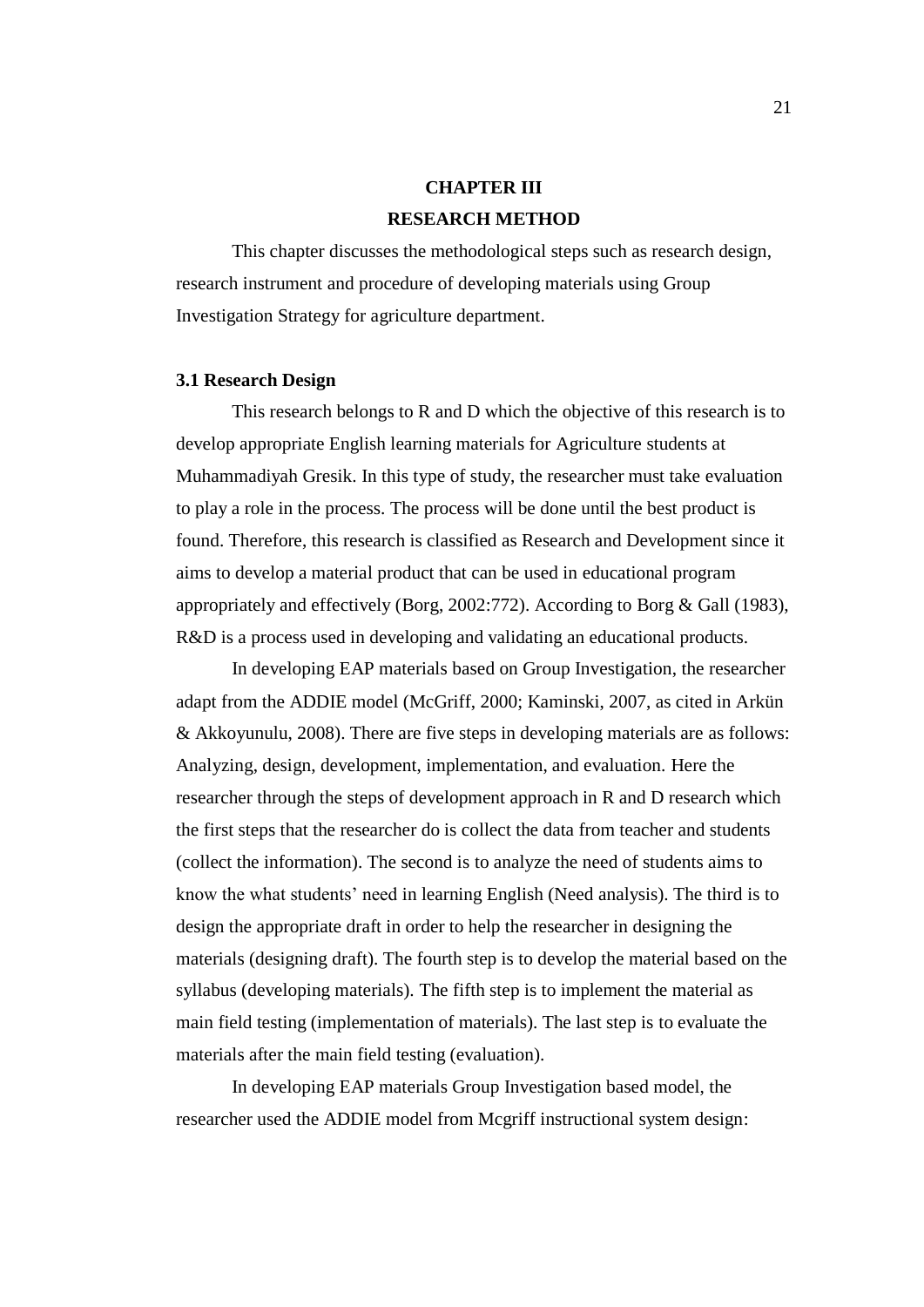

*Figure 3.1: McGriff (2000) Instructional System Design*

# **3.2 Procedure of Developing Materials using Group Investigation Strategy for Agriculture Department**

#### **3.2.1 Analysis**

The research instrument that used for conduct need analysis in this research is interview and questionnaire. The interview is doing with the lecturer of Language Center and Dean of Agriculture Department itself. Meanwhile, the questionnaire will be distributed for the Agriculture students. The instrument distributed to collect the data in order to know target need and learning need of the materials.

#### **3.2.1.1 Interview**

The researcher interviews with a Lecturers who teach ESP of Agriculture Department in the second semester from Language Center and Dean of Agriculture Faculty. The researcher gives 14 questions for the interview with ESP Lecture and 10 questions for Dean of Agriculture Faculty (see in the appendix). The interview aims to complete the information needed about the curriculum, materials, strategy that used and students weaknesses. The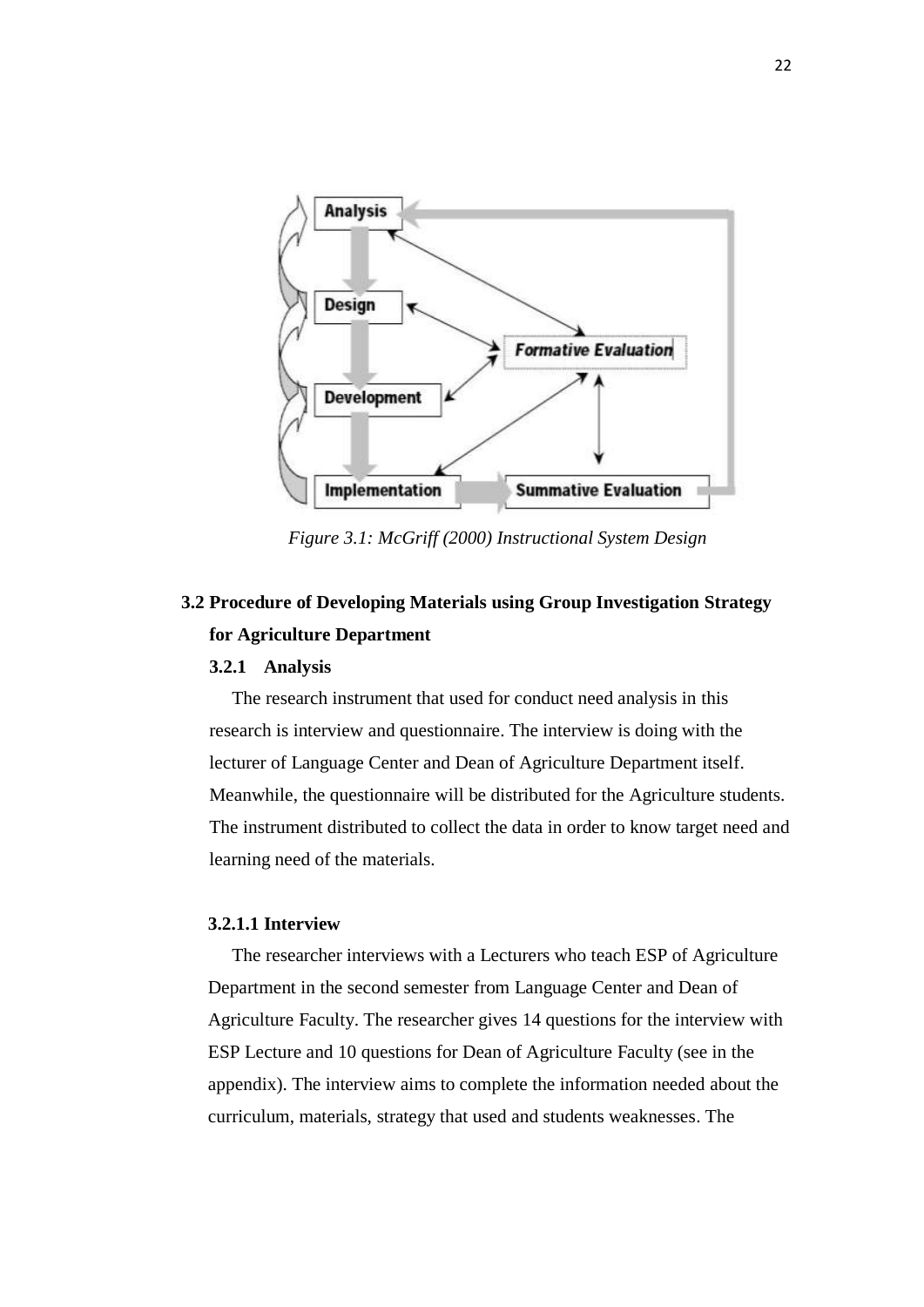information is also combined to design the new materials and experts evaluation served to improve it.

# **3.2.1.2 Questionnaire**

The researcher distributes the questionnaire to 13 students in the second semester. There are 32 items on the questionnaire (see in the appendix). The aim of the questionnaire is to find out the data about the target need and the learning needs of Agriculture Students. The researcher is adapt the organization of questionnaire from Hutchinson and Waters (1987) and Nunan (2004). The organized questionnaire described below:

| No.                   | <b>Aspect</b>    | <b>Item number</b> | <b>Question Goal</b>       |  |  |
|-----------------------|------------------|--------------------|----------------------------|--|--|
| 1.                    | Goals            | 1,2                | To find out the learners'  |  |  |
|                       |                  |                    | expectation toward the     |  |  |
|                       |                  |                    | learning English           |  |  |
| <b>Target Needs</b>   |                  |                    |                            |  |  |
| 2.                    | Necessities      | 3,4,5              | To find out the learners'  |  |  |
|                       |                  |                    | needs in terms of the      |  |  |
|                       |                  |                    | target situation           |  |  |
| 3.                    | Lacks            | 6,7,8,9,10,11      | to find out the gap        |  |  |
|                       |                  |                    | between students'          |  |  |
|                       |                  |                    | current knowledge and      |  |  |
|                       |                  |                    | the target knowledge.      |  |  |
| $\overline{4}$ .      | Wants            | 12,13,14           | to find out the students'  |  |  |
|                       |                  |                    | needs based on their       |  |  |
|                       |                  |                    | perception.                |  |  |
| <b>Learning Needs</b> |                  |                    |                            |  |  |
| 5.                    | Input/Priorities | 15                 | to find out the priorities |  |  |
|                       |                  |                    | of the learners in         |  |  |
|                       |                  |                    | learning ESP               |  |  |

**Table 3.1 The organization of need analysis instrument**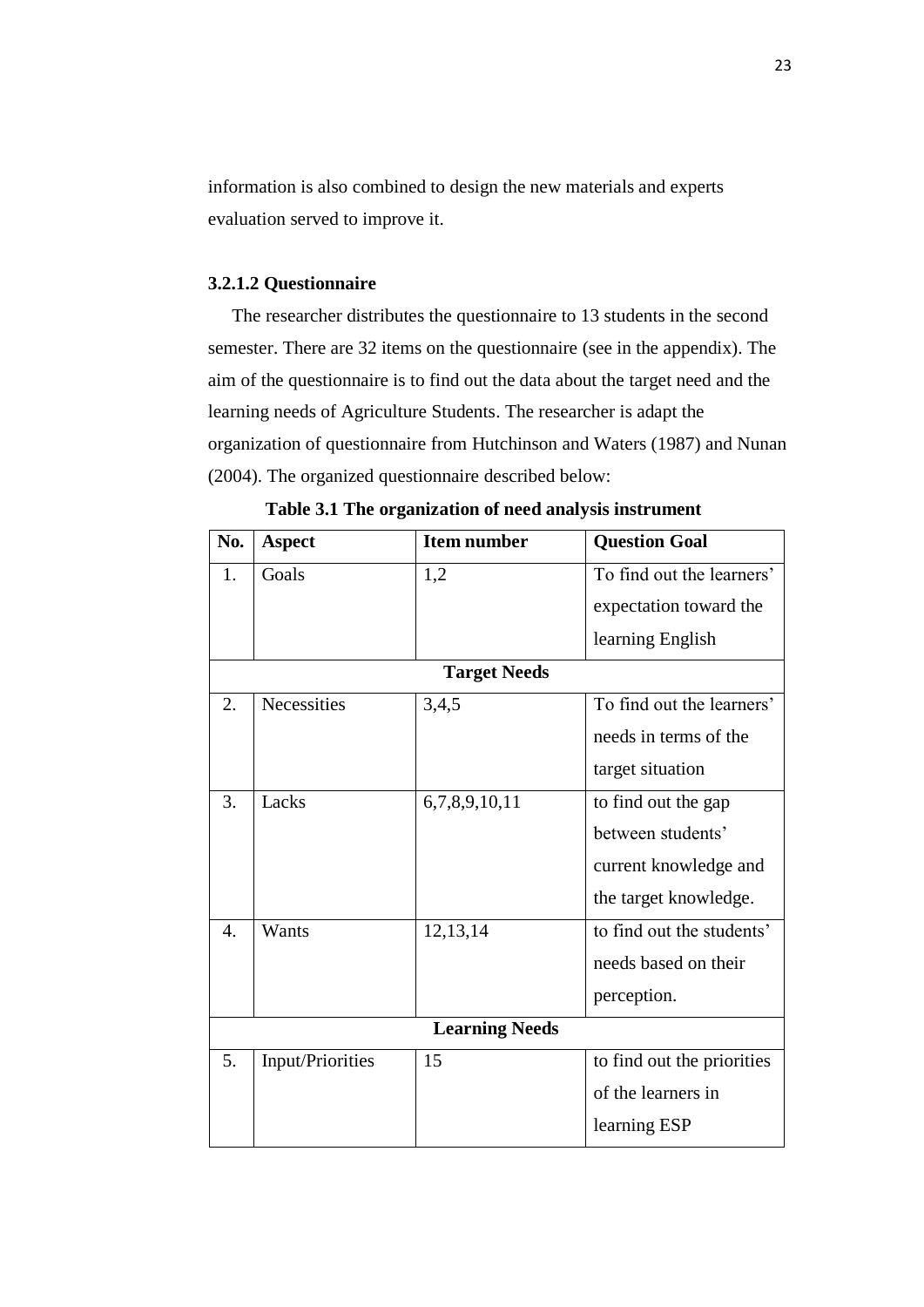|    | 6. | Setting   | 16 to 30 | To find out the tasks    |
|----|----|-----------|----------|--------------------------|
|    |    |           |          | that learners prefer     |
|    |    |           |          | (group or individually)  |
|    |    |           |          |                          |
| 7. |    | Teacher's | 31       | To find out the role of  |
|    |    | Role      |          | teacher in the classroom |
| 8. |    | Learner's | 32       | To find out the role of  |
|    |    | Role      |          | learners in the          |
|    |    |           |          | classroom                |

## **3.2.2 Design**

In this stage, the researcher designs the lesson plan of Semester (RPS) which has been validated by the expert. The lesson plan of semester (RPS) developed by the researcher based on the existing lesson plan of Semester (RPS), then the researcher create the new one. Also design the framework of materials based on the need analysis in order to help the researcher in designing the materials including input, tasks, relevant topic, and so on. The EAP textbook consists of integrated skill. The researcher will develop EAP materials for Agriculture Department based on Group Investigation Strategy in each chapter. There are 6 steps of activities that related to the group investigation strategy as the design as follows:

a. Grouping

Grouping is the first stage of the group investigation procedure. Here the students make a group. The group aims to work together to compile the information about the topic to be investigated. Here, each group also determine the sub-topic would like to investigate.

b. Planning

The second stage of group investigation is planning. The activity of planning is choosing the topic from the book in order to investigate. It can analyze the text, pictures and videos.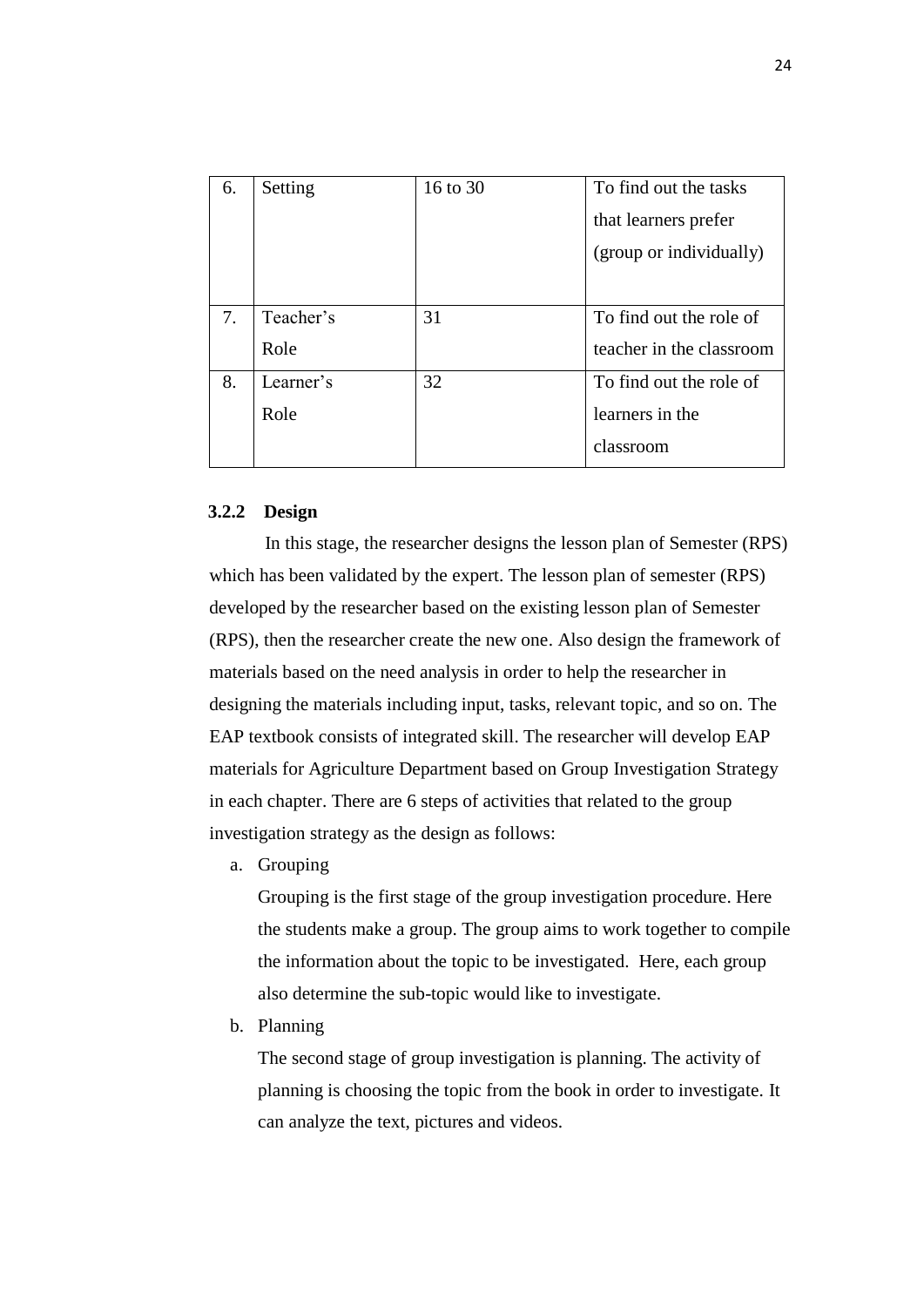c. Investigating

In this stage, students in groups start to search for information from various sources such as articles, journals, interviews etc. The information they get to meet the above planning activities. The investigation conducted by answering the provided questions. While the role of teachers here is as a guide and help students when having difficulty in collecting information.

d. Organizing

Students analyze and evaluate the information that has been collected and then summarized and plan to make a report and present the information.

e. Presenting

After summarizing the important information that has been collected, the students prepare to present the topic. Here, each student should take a role to present, so each student of a group explain the information they get in written or spoken form.

f. Evaluating

Students and teachers evaluate the contribution of the work to each group such as individual and group assessments or both.

## **3.2.3 Development**

After design the framework, the researcher develops the materials using Group Investigation strategy. The researcher used the existing EAP book as references and develop the materials based on the students need. There are six chapters to be developed for this EAP book. Each chapter there are 4 skills that are integrated. While in each skill there are 4 group investigation exercises that have levels from the easiest to the most difficult.

First is grouping as a brainstorming that aims to attract the attention of students before studying the material and get more detailed information from the topic discussion. In accordance with the principle of group investigation